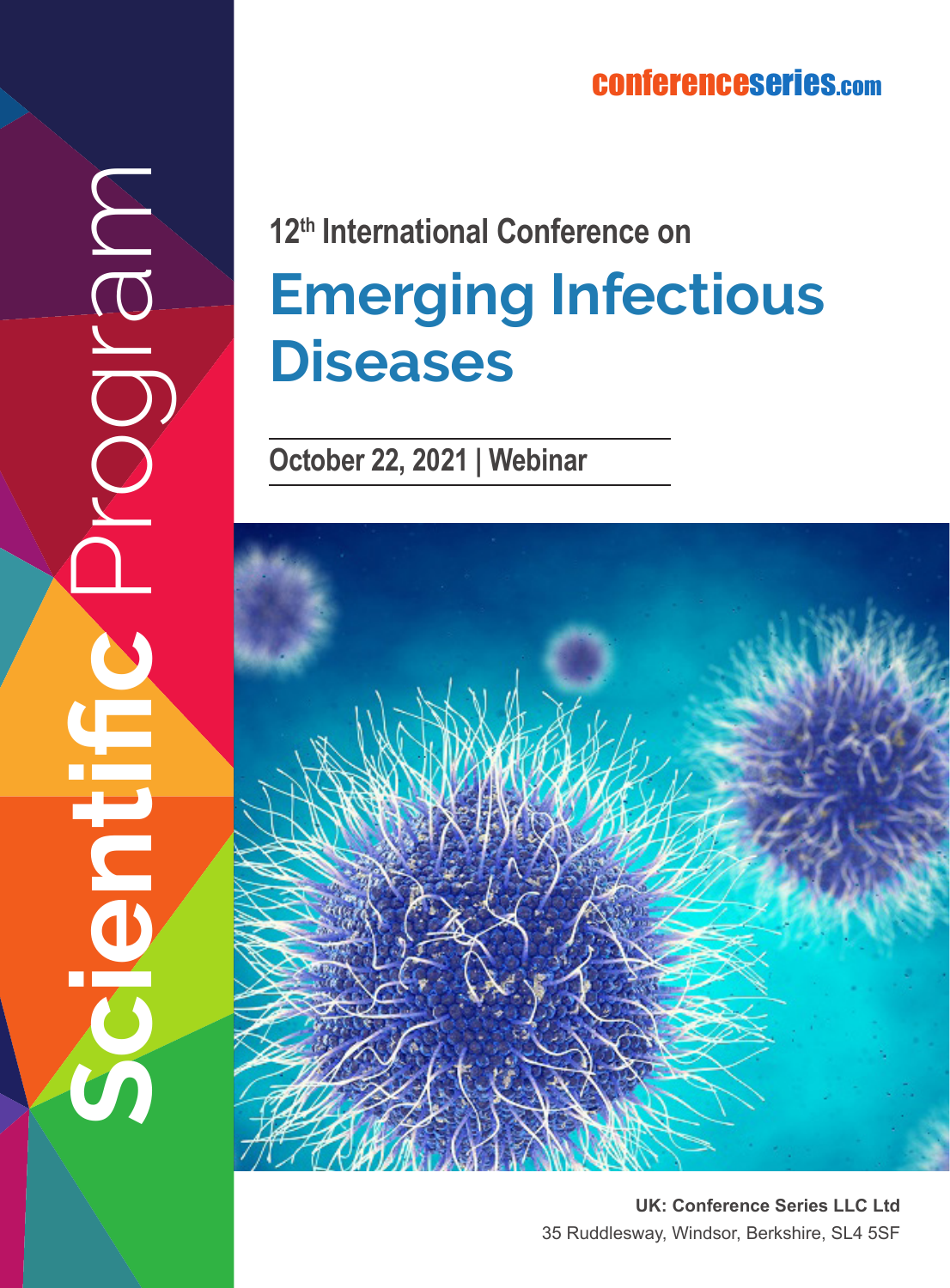**\*\*\*Sessions will be hosted in GMT+1 (UK Timings)\*\*\*** 

## **Opening Ceremony**

## **10:00-10:10 Introduction**

**Sessions: Antimicrobial Agents | Air borne, Vector Borne and Food Borne Infections | Rare Infectious Diseases | Zoonotic Ailments | Classification of Emerging Diseases | Hepatitis A | Hepatitis B | Case Studies of Various Emerging Diseases**

| $10:10-10:30$   | Title: Zoonotic diseases of pigs of Bangladesh: What is known?                                            |
|-----------------|-----------------------------------------------------------------------------------------------------------|
|                 | Ausraful Islam, American International University, Bangladesh                                             |
| 10:30-10:50     | Title: A review on Nipah virus past outbreaks and future containment                                      |
|                 | Fentahun Wondmnew, Haramaya University, Ethiopia                                                          |
|                 | Title: Measuring the level of irisin hormone and triglycerides for patients with type 2 diabetes in       |
| $10:50 - 11:10$ | <b>Sulaymaniyah Governorate</b>                                                                           |
|                 | Chateen I. Ali Pambuk, Tikrit University, Iraq                                                            |
| 11:10-11:30     | Title: Comparing seasonality of bats' feeding behavior to seasonality of Nipah virus transmission to      |
|                 | humans in Bangladesh                                                                                      |
|                 | Ausraful Islam, American International University, Bangladesh                                             |
| 11:30-11:50     | Title: Causes of admission and outcome of HIV patients in Chuk (Centre Universitaire De Kigali)           |
|                 | Turatsinze Marcel, University of Rwanda, Rwanda                                                           |
| $11:50-12:10$   | Title: Addition of camellia sinensis extract to water can make respiratory viruses lose their infectivity |
|                 | Dina Nadeem Abd-Elshafy, National Research Center, Egypt                                                  |
|                 | Title: Modelling/spectroscopy of pigment-protein complexes                                                |
| 12:10-12:30     | Juha M. Linnanto, University of Tartu, Estonia                                                            |
|                 |                                                                                                           |
|                 | <b>Refreshment Break: 12:30-12:50</b>                                                                     |
|                 | Title: Glutathione pathway and GST polymorphisms in the immune response to SARS-CoV-2: The                |
| 12:50-13:10     | missing piece of the COVID-19 puzzle                                                                      |
|                 | Bene Ekine-Afolabi, University of East London, UK                                                         |
| 13:10-13:30     | Title: Observation of atypical lymphocytes in post-COVID subjects in the study of the nasal mucosa        |
|                 | Arturo Armone Caruso, AIAS di Afragola, Italy                                                             |
| 13:30-13:50     | Title: Foodborne diseases and emerging technologies; Producing safe food                                  |
|                 | Sherryll Layton, Vetanco International, USA                                                               |
|                 |                                                                                                           |